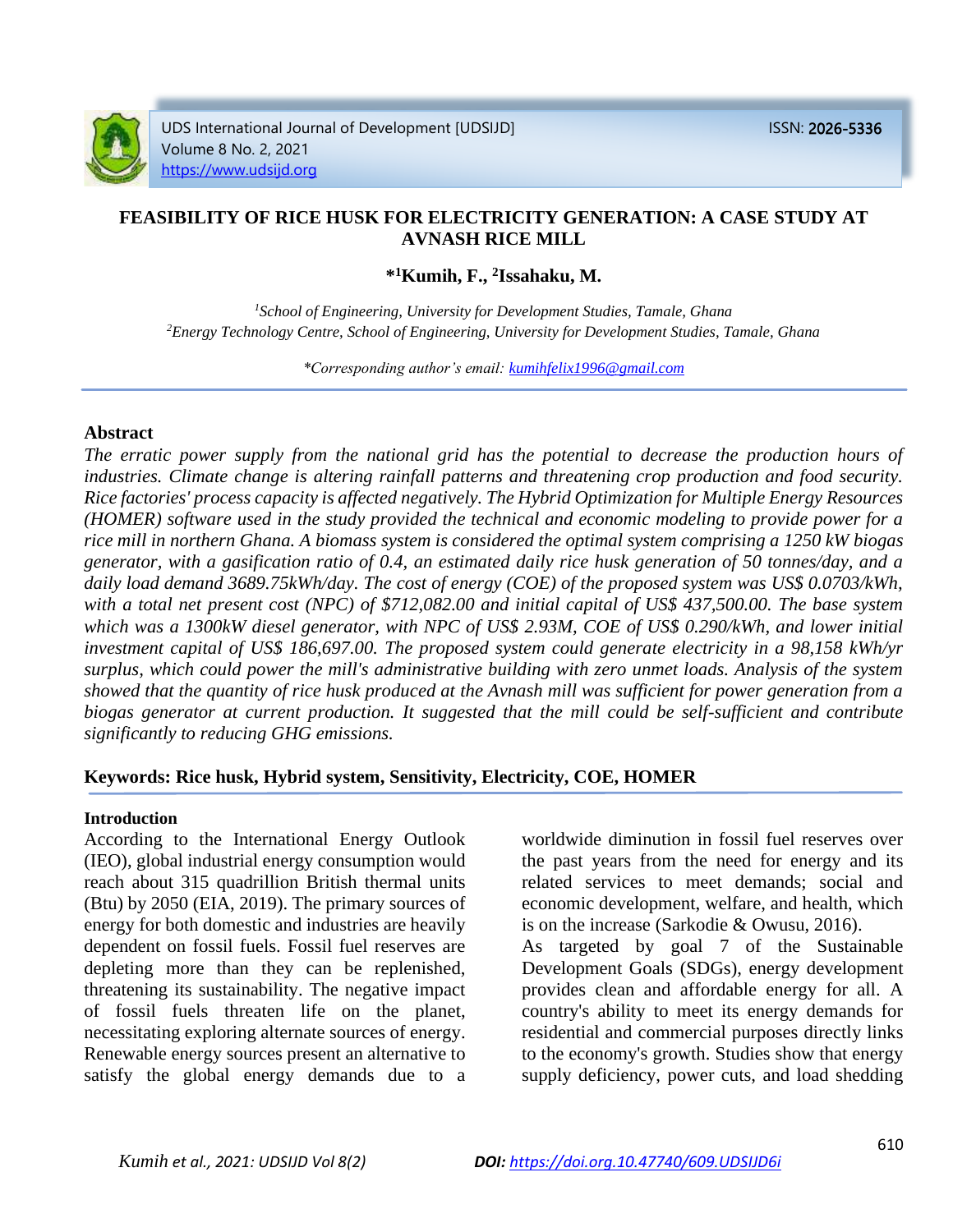are significant challenges in most developing countries due to the increasing population and increased energy demands (Sarkodie & Owusu, 2016). It has challenged stakeholders to explore renewable energy sources. Biomass gasifiers have been tried in some countries to supplement conventional electricity generation sources. An example of two companies, Husk Power Systems (HPS) and Decentralized Energy Systems India (DESI), successfully generated electricity from rice husks in India (IRENA, 2012a). In China and South East Asia, rice husks power plants have commercially been installed.

In Ghana, load shedding "dumsor" as known in local slang due to generating capacity shortage from rising fuel prices, has revived interest in renewable energy and demand-side energy management (Acheampong et al., 2019). Therefore, the government and stakeholders have made a lot of effort in increasing renewable energy performance to variegate the electricity sources. Among such actions is introducing the National Energy Strategy of 2010; one of the objectives was to accomplish universal electrification by 2020. To obtain the targets, Acheampong *et al.* (2019) suggested that available renewable energy resources should be mobilized and harnessed for electricity generation to achieve the Sustainable Development Goal (SDG 7) targets.

According to Acheampong *et al*. (2019), there is a growing need for new energy innovation. Furthermore, the country must consider using decentralized renewable energy systems to reduce pressure on the national grid. This study, therefore, performed the techno-economic analysis of the energy potential of rice husk biomass for electricity generation purposes for a rice mill through simulation by Hybrid Optimization of Multiple Energy Resources (HOMER).

Biomass is an organic matter available renewable through photosynthesis by plants to store the sun's energy. When consumed, the plant's stored energy is transferred to other organisms (Twidell & Tony, 2015). Biomass includes feedstock obtained from

animals or plants, such as wood and agricultural produce, and organic waste from municipal and industrial sources. The energy generated from biomass can produce heat, electricity, and transportation fuels (OECD/IEA & FAO, 2017).

Biomass could be used as input fuel for electricity generation through available technologies to sustain the rice mill's activities. One type of biomass suitable for this purpose (electricity generation) is the rice husks biomass, as confirmed by Hossain et al. (2018). Many studies have described the use of rice husks for electricity generation processes as environmentally friendly. According to Yadav *et al.* (2015), it is amicable because the grown biomass absorbs carbon dioxide (CO₂) during photosynthesis. An essential consideration for rice husk as an efficient energy source is its energy content, calculated by (Ame-Oko et al, 2018; Mhilu, 2014; Obaidulla et al, 2016), as almost 15MJ/kg. Therefore, they can efficiently be utilized to meet rice mills' heat and electricity demand through various conversion technologies.

The rice husk is also called the rice hull. The coating on a seed or grain of rice is formed from hard materials, including silica and lignin, to protect the seed. It can be used to produce solid fuel (i.e., briquettes and pellets), carbonized rice husk produced after burning, and rice husk ash after combustion. Also, it could be used for energy production in its loose form. The various elemental components of rice husk make it desirable to be used as feedstock for electricity generation.

However, these values have been calculated differently in different studies. According to Mohiuddin *et al.* (2016), rice husk contains Oxygen 42.55 %, Nitrogen 0.28 %, Sulphur 0.55, Hydrogen 5.51 %, and Carbon 36.74%. But other studies put the composition as Carbon is 37.05%, Hydrogen, 8.80 %, Nitrogen, 0.25 %, Sulphur 0.50 %, and Oxygen 35.03 %. Abedin & Das (2014) also calculated the composition as: Oxygen 31 %-37 %, Nitrogen 0.23 %-0.32 %, Sulphur 0.0 4%-0.08 %,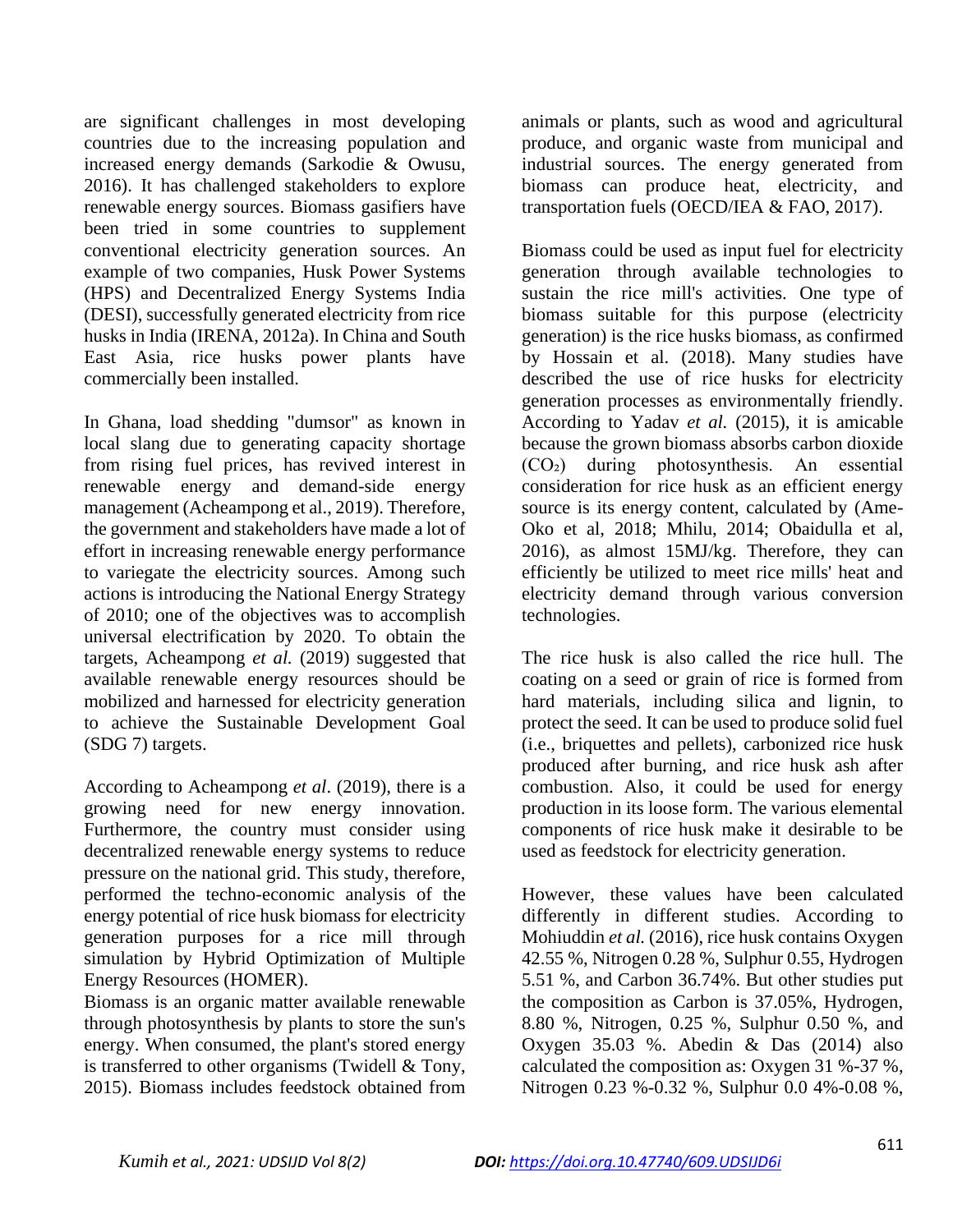Hydrogen 4 %-5 %, and Carbon 35 %. According to Quispe *et al.* (2016), rice variety, type of fertilizer used, soil chemistry, etc. account for variations in composition values. The organic matter (cellulose and lignin) and mineral components (silica, alkalis, and trace elements) make it a valuable energy source.

Unfortunately, the rice husk gasification system has not been commercialized in Ghana. However, some time ago, researchers from the Technical University of Denmark and the University of Lisbon investigated the potential of providing electricity to the country's un-electrified rural communities using rice husk gasification mini-grids (ETA-Florence, 2015). The hybrid system of rice husk feasibility studies with Solar PV and conventional diesel for electricity generation for a rural village of Bangladesh without parity to the national grid suggested cost-effectiveness than the use of diesel generator (Islam et al., 2018).

The share of modern renewable energy in global final energy consumption has seen a slight increase from the 2010 figure, which hovered around a threshold of about 10% (Sue Retka Schill, 2013). It was observed that while modern renewables utilization is increasing, there is also an increase in energy demand. In the Planned Energy Scenario, the share of modern renewable energy in the final energy supply would increase to 17% by 2030 and 25% by 2050. In the Transforming Energy Scenario, this share would increase to 28% by 2030 and 66% by 2050. Therefore, the percentage would need to increase six-fold compared to today and two-and-a-half times compared to the Planned Energy Scenario (IRENA, 2020a). Biomass renewable energy reduces greenhouse gas (GHG) emissions because it is considered a carbon-neutral bearer when produced and used on a sustainable basis (IRENA, 2014).. According to UNEP (2008), 140 billion tonnes of biomass waste is obtained globally every year, and that it is of high value when it comes to material and energy recovery. It

is evident then that biomass is readily available in a considerable amount to use as feedstock for electricity generation. The quality of biomass feedstock is affected by moisture content, ash content, particle size, and density (IRENA, 2012b). Although the literature review has given a fair knowledge on the global use of biomass for energy yet it needs to fulfill the following criteria to be accepted as a sustainable energy resource;

- It should be readily available.
- It should generate zero waste and have a reduced impact on the environment.
- Biomass energy generation should not affect arable land for food resources.

# **Material and Methods** *Study area*

Avnash rice mill is a paddy processing plant located at Changnayili in the Tolon District, situated on latitude 9.403811, longitude -0.951177 along the main road from Tamale to Nyankpala (see figure 1). The fully automated mill of Buhler, has a total processing capacity of 500 metric tons per day. It is the largest in Africa and can convert about 70 % of the paddy rice into full-grain but underutilized. The plant acquires paddy from local farmer households; it sources from some 13,860 farmer households at full capacity utilization. This consequently creates more jobs while providing the country with adequate local rice. Avnash company's branded rice product, called royal farmers, comes in two types: parboiled rice and white rice. Although the plant has 500 metric tonnes per day capacity, it does not run for a full day. It currently runs 8 hours a day (8:00 am -5:00 pm) with a breaking period between 1:00 pm and 2:00 pm. The researchers estimate that the plant processes 31.5 tonnes of paddy per hour. Therefore, the milling capacity has dropped to 250 tonnes per day instead of 500 tonnes per day. The plant is underutilized because of reduced hours of production. This is due to erratic power supplies by the national grid and the high diesel cost for running the 1250 kW diesel generator on site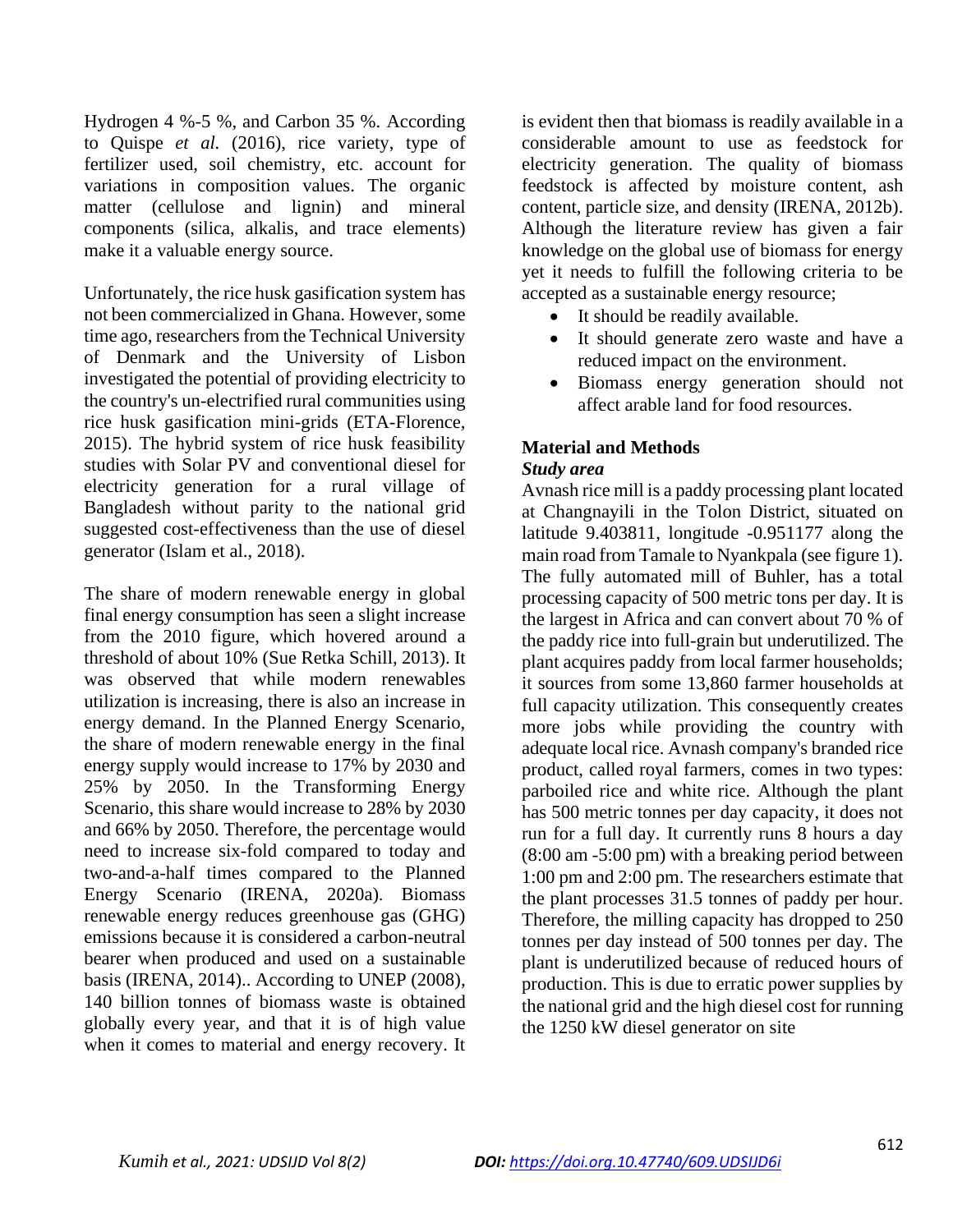

**Figure 1: Map of Tolon District Showing Avnash Rice Factory Adopted** *Source: (Boafo et al., 2016)*

HOMER's simulation is meant to reduce the uncertainties associated with loads demands, input variables, and renewable energy sources. It is fulfilled through three (3) main tasks: simulation, optimization, and sensitivity analysis. Firstly, it figures out whether the system is feasible and its net present cost. It takes into account the possibility of the system to sufficiently feed the load. Secondly, multiple simulations

performed on different system configurations. It estimates the system's lifecycle cost, total installation cost, and the operating system's cost in its entire life. The optimal system configuration is the one that fulfills the user-specified challenges as the lowest Total Net Present Cost (TNPC). Finally, HOMER evaluates the effect of the resource through several optimizations under given assumptions. The study considers cost

 $613$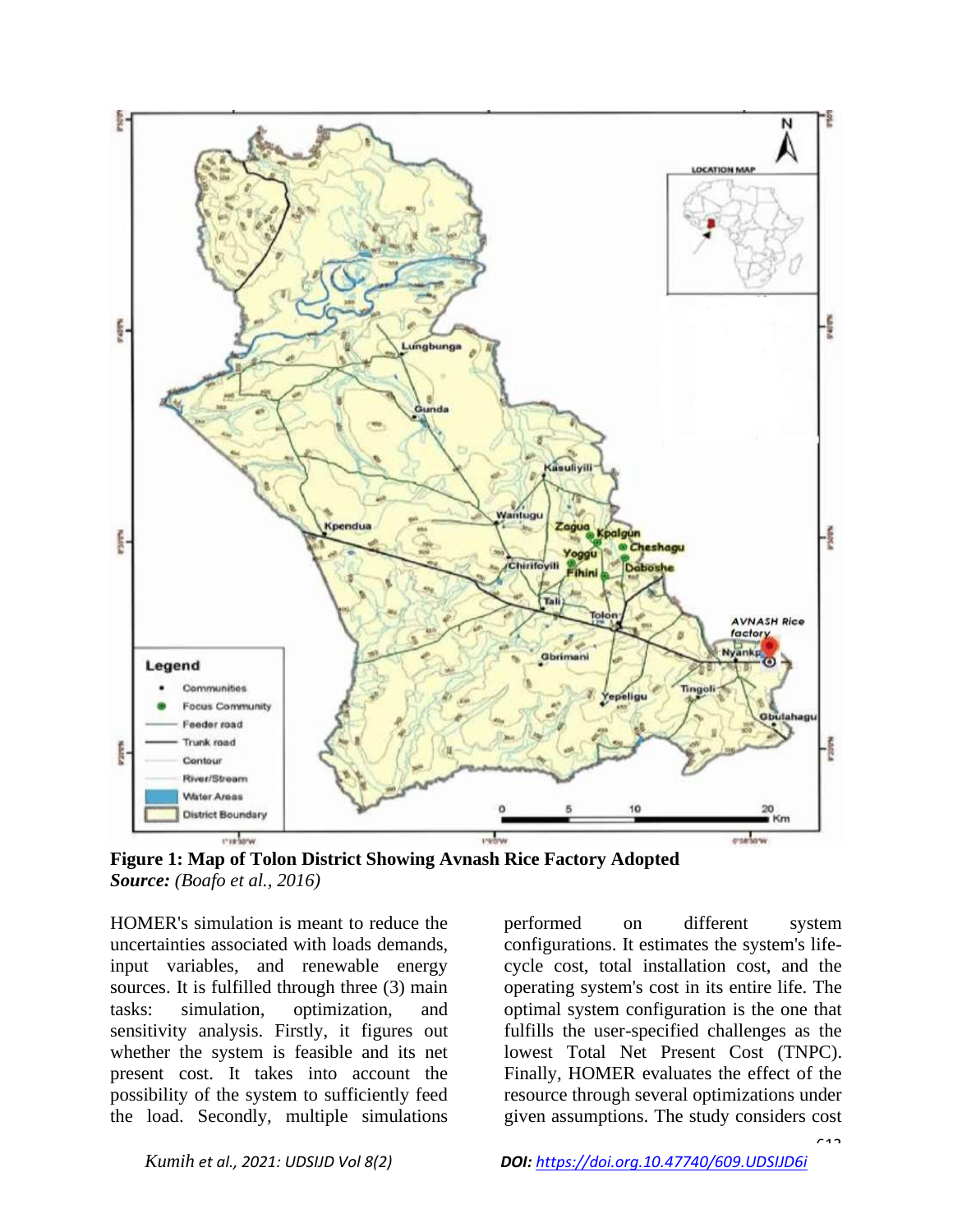associated with the currently used diesel generator compared to the proposed biomass generator.

# *Resource Assessment*

Resource assessment was done to estimate the quantity of rice husk generated at the mill. It identifies the amount and availability of rice husk as feedstock to generate electricity. Knowing the quantity of husk available helped to estimate the amount of energy the system can produce. The following relation by Ahlgren (2008) estimates the amount of rice husk produced per hour. The researchers estimated that the plant processes 31.5 tonnes of rice paddy per day all year round. The company did not provide rice paddy processed in the mill to show the seasonal variation due to the company's confidentiality policy. An assumption of husk to paddy ratio of 0.2 was taken, and using Ahlgen (2008) estimates, rice husk of the mill was calculated as;

 $Hprod = PRprod \times HPR \times H$  Avlt Where:

*Hprod = RH production (tons/hr), PRprod = Paddy rice processed (tons/h) HPR= Husk to Paddy Ratio (0.2), H Avlt= Husk availability (100%).*

Hprod =  $31.5 \times 0.2 \times 1 = 6.3$  tons/h (6300)  $kg/h$ ).

Hence, the plant produced 6.3 tonnes of rice husk per hour.

Considering the eight hours of plant operation, the total husk generated per day calculated as 8×6.3≈50. Therefore, 50 tonnes of rice husk is generated by the plant per day except for weekends.

# *Rice husk to biogas*

The biomass generator does not consume rice husk directly. The husk is converted to either syngas or biogas, depending on the technology used. The literature review specifies that the gasification of rice husk produces syngas, while anaerobic digestion generates biogas. Each of the gas produced has its advantages and disadvantages. But according to Solarte-Toro (2019), the costs of producing electricity via anaerobic digestion is relatively higher than the gasification method. It was outside the scope of this study to generate biogas/syngas from rice husks. Therefore, the researcher assumed a gasification ratio of 0.4 for simulation purposes based on literature. It is the ratio of biogas produced to the amount of biomass feedstock consumed in the gasifier. It implies that, for any amount of rice husk consumed in the gasifier, 40 % will produce syngas. The gasification ratio depends directly on the equivalence ratio (ER). The equivalence ratio is the ratio of actual air-fuel used in gasification to the stoichiometric air-fuel for combustion. A stoichiometric ratio is the ideal ratio of air-fuel that will burn all fuel without excess air. The improvement upon the quality of gas produced, the equivalence ratio, is the most crucial parameter to consider (Salaudeen, 2018). The lower the carbon content of the feedstock, the higher the equivalence ratio.

Additionally, the higher the equivalence ratio, the better the gasification and gas produced. According to Kirsanovs *et al*. (2016), a gasification ratio of 0.2-0.4 is suitable for biomass gasification.

# *Load Profile estimation*

A good load estimation is significant for designing the system size to meet the mill's electricity demands adequately. The equipment considered includes the Husker, De-stoner, Polisher, Paddy separator, Graders, and Air compressors. The administrative building and the security lightning were not part of the load profile. The total load was calculated to be 645 kW in Table 1. The equipment consumed energy from 8:00 GMT to 17:00 GMT and operated within that period. An assumption that power consumption was constant for every hour. At 13:00 GMT, the plant shuts off completely hence zero power consumption. The equipment considered under the milling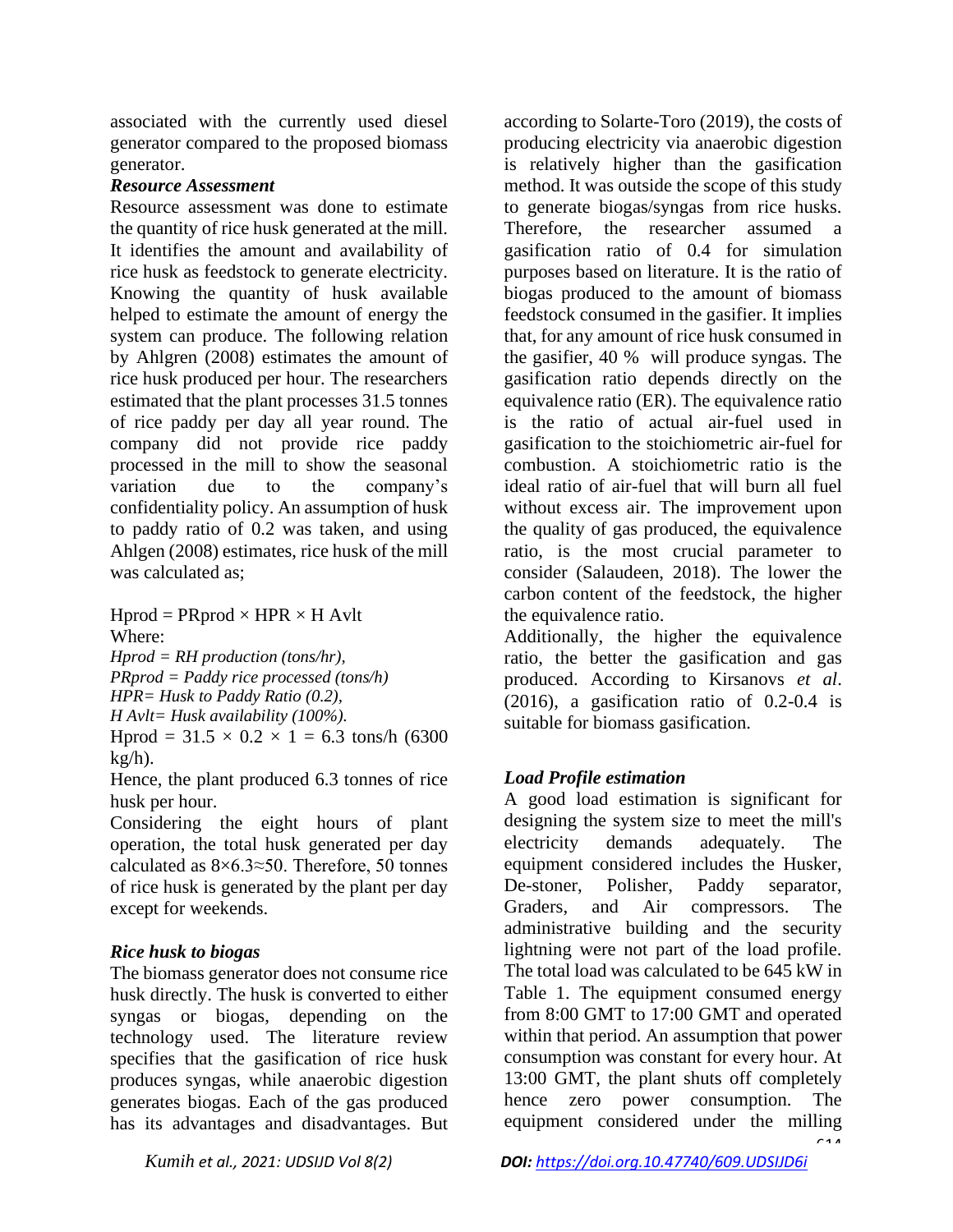section were: husker, de-stoner, polisher, paddy separator, grader, air compressor.

Table 1 shows the wattage and quantity of equipment in the milling section used in load

|           | <b>Table 1: Energy Consumption of</b> |
|-----------|---------------------------------------|
| Equipment |                                       |

| Equipment    | <b>Watts</b> | <b>Ouantity</b> | <b>Total</b> | <b>Energy</b> |
|--------------|--------------|-----------------|--------------|---------------|
|              |              |                 | <b>Power</b> | (kWh)         |
|              | (kW)         |                 | (kW)         |               |
| Husker       | 28.75        | 4               | 115          | 115           |
| De-stoner    | 19.5         | 4               | 78           | 78            |
| Polisher     | 41.25        | 8               | 330          | 330           |
| Paddy        | 4            | $\mathfrak{D}$  | 8            | 8             |
| separator    |              |                 |              |               |
| Graders      | 0.5          | 8               | 4            | 4             |
| Air          | 55           | $\mathfrak{D}$  | 110          | 110           |
| compressor   |              |                 |              |               |
| <b>TOTAL</b> |              |                 |              | 645           |

*Source: Authors Construct*

#### *System Components Costing*

The HOMER software finds the optimal system configuration by considering the system with the least total Net Present Value (NPV). The study did not consider the investment required to gasify the rice husk used in the biomass generator. The simulation compares it to different configurations' economics for the simulation, all economic calculations done in US dollar terms. Different functions are used by HOMER to calculate the annualized cost, levelized cost of electricity and the net present cost. Equation  $(1)$ ,  $(2)$ , and  $(3)$  show cost and energy functions used to derive an optimized renewable energy model.

$$
\text{NPC} = \sum_{t=1}^{T} (C_{0\&M} + C_{c-} C_{sal} + (C_{rep} * N))
$$
 (1)

#### Where,

 $C_c$  = initial capital cost invested at the start of *the project* 

 $C_{0.8M}$  = annual operating and maintenance *cost of the system*

 $C_{sal}$  = *life salvage value of components at the end project*

profiling. Figure 2 also illustrates the estimated daily load profile of the milling section of the plant.



#### **Figure 2: Estimated Daily Load Profile of Mill** *Source: Authors Construct*

 $C_{ren}$  = cost required for replacement of *components in the system*

*N = number of replacements in the project lifetime* 

*T = lifetime of the project in years* 

 $E_{sys} = ((P_{sys} - P_{loss}) * T_{sys})$  (2) Where,

 $E_{sys}$  = energy used by the consumer (kWh)

 $P_{sys}$  = total Power generated by the system *(kWh)*

 *= power used by the system itself or losses (kW)*

 $T_{sys}$  = time for which the system generates *power throughout project life (h)*

$$
COE = \frac{((P_{sys} - P_{loss}) * T_{sys}))}{NPC}
$$
 (3)

Where,

*COE = cost of electricity NPC = total net present cost of system*

#### *Economic Inputs*

 $645$ The average inflation rate and nominal discount rate values used in the simulation were 9.4% (GSS, 2020) and 20%, respectively. The Avnash rice mill has a vast land. Therefore, the land cost was not factored into the simulation. In HOMER, the

*Kumih et al., 2021: UDSIJD Vol 8(2) DOI: <https://doi.org.10.47740/609.UDSIJD6i>*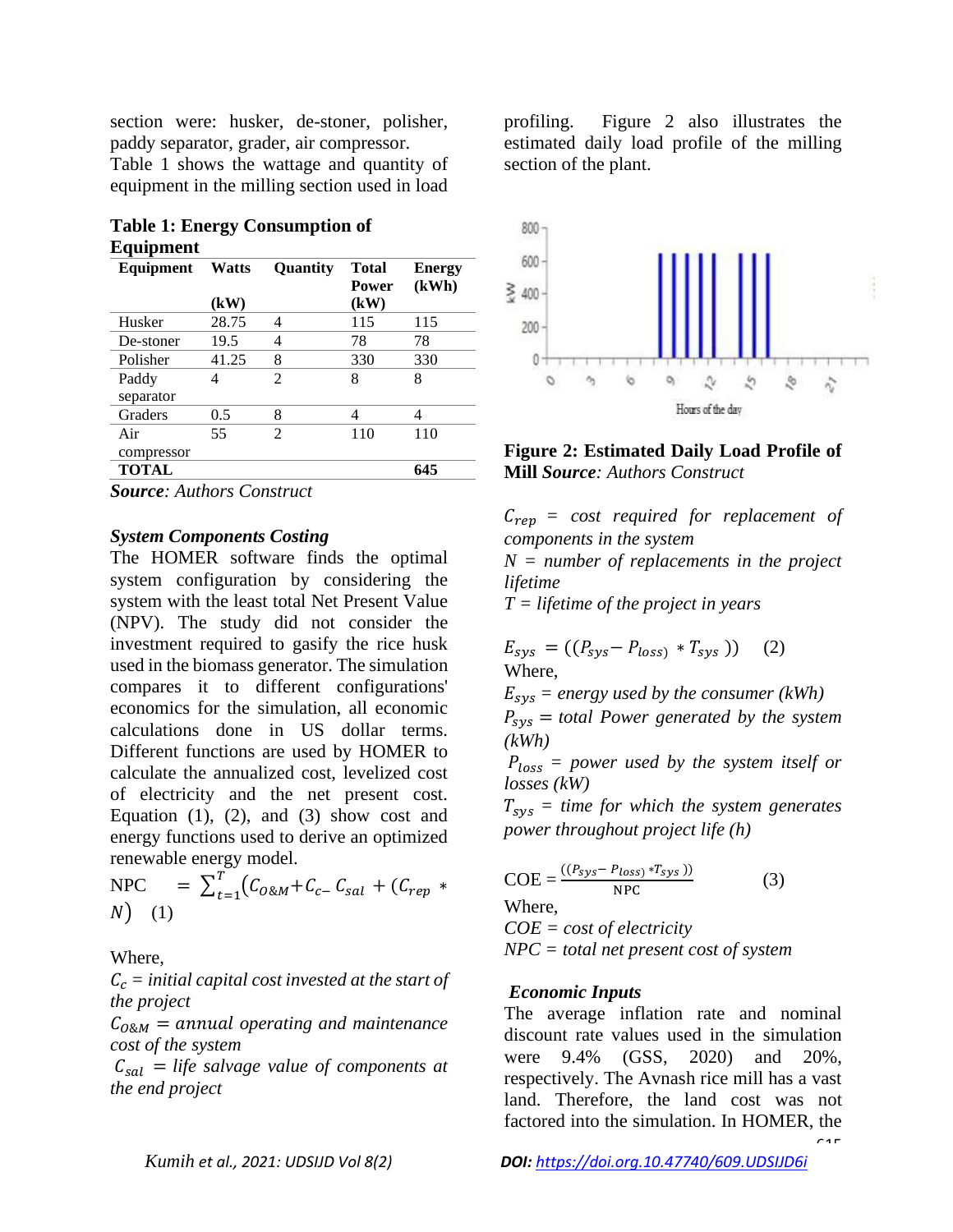system fixed capital cost is the capital cost of the system regardless of the size. Other economic parameters required by the HOMER software are;

- Initial Capital Cost: The cost incurred to install a component at the start of a project.
- Initial Replacement Cost: The money paid to replace the system.
- Initial O&M Cost (kWh): The cost to operate and maintain a component of a system.
- System Fixed Capital Cost: The capital cost at the beginning of project irrespective of the size of the system.
- System Fixed O&M Cost: The repetitive annual cost irrespective of system size or architecture.

• The average price of biomass feedstock: The per tonne cost of biomass feedstock is free. The carbon content of 33.94% is used from literature(Wang et al., 2016).

In decommissioning and installing new or faulty parts, a cost is incurred and must be considered in total cost of replacement. The researchers assumed the replacement cost to be the same as the initial equipment costs, similar to a previous study. Furthermore, a linear cost curve is taken for the components' size, the component's prices, and vice versa (Mubarick et al., 2020). Table 3 presents the cost estimates used in the simulation.

| <b>Components</b>                      | <b>Size</b>        | <b>Initial</b><br>capital<br>Cost<br>(US\$) | <b>Replacement</b><br>cost<br>(US\$) | <b>Initial</b><br>0&M<br>cost<br>(US\$) | <b>Fuel price</b><br>(US\$)           |
|----------------------------------------|--------------------|---------------------------------------------|--------------------------------------|-----------------------------------------|---------------------------------------|
| <b>Generic Biogas</b><br><b>Genset</b> | 1MW                | 350,000.00                                  | 350,000.00                           | 1.0                                     | $\Omega$                              |
| <b>Generic Fixed</b><br>Capacity       | 500 <sub>k</sub> W | 143,613.00                                  | 143,613.00                           | 0.06                                    | 0.844 (Global Petrol<br>Prices, 2020) |

*Source: Authors Construct*

### *Sensitivity inputs*

Sensitivity variables allow the modeler to analyse the system's behaviours when there is a variation in system parameters. The varying price of diesel fuel, inflation, discount rate, and rice husk availability were the sensitivity variables for the study. At full capacity, the mill would produce approximately 100 tonnes of rice husk per day. The maximum operating capacity of the mill was used as a sensitive case to generate maximum rice husk. A 10% multiplier was used on fuel prices and system component prices. These variable variations intend to determine the impact on the cost of energy (COE) and feasibility. Table 4 shows the sensitivity variables used in the simulation.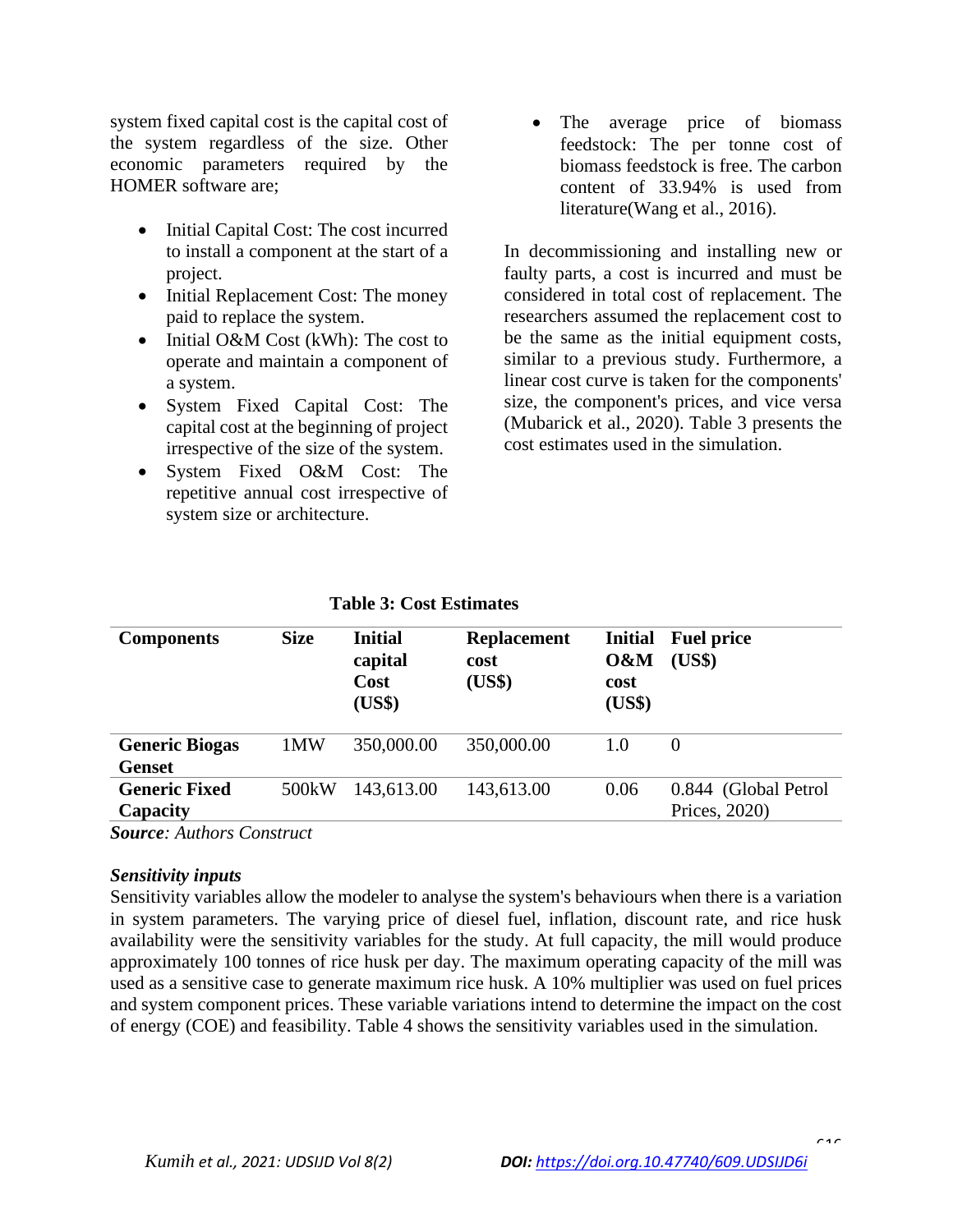| <b>Biomass</b><br>gasification<br>ratio<br>(kg/kg) | <b>Biomass</b><br>scale<br>average<br>(tonnes/day) | <b>Diesel</b><br>fuel<br>price<br>$(\frac{5}{L})$ | <b>Bio</b><br>capital<br>generator<br>cost<br>multiplier<br>(*) | Bio<br>replacement<br>cost<br>multiplier<br>$(*)$ | <b>Expected</b><br>inflation<br>$\%$ | <b>Nominal</b><br>discount<br>$\frac{6}{9}$ |
|----------------------------------------------------|----------------------------------------------------|---------------------------------------------------|-----------------------------------------------------------------|---------------------------------------------------|--------------------------------------|---------------------------------------------|
| 0.4                                                | 50                                                 | 0.844                                             |                                                                 |                                                   | 11                                   | 25                                          |
| 0.55                                               | 100                                                | 0.928                                             | 1.1                                                             | 1.1                                               | 9.4                                  | 20                                          |
| 0.2                                                | 25                                                 | 1.00                                              | 1.2                                                             | 1.2                                               | 13                                   | 30                                          |
|                                                    |                                                    |                                                   |                                                                 |                                                   |                                      |                                             |

#### **Table 4**: **Sensitivity Inputs**

*Source: Authors Construct*

### **Simulation Results and Analysis**

Three system configurations were considered feasible for the mill load after the simulation. These systems were a biomass generator, a hybrid of biomass and diesel generator, and a conventional diesel generator system. The schematic diagram for the simulation is shown in Figure 3. The optimal design to meet the load was the biomass generator system at the cost of energy (COE) of US\$ 0.0703 with 50 tonnes/day rice husk generation at a 44 % gasification ratio. The system comprises a 1250 kW biomass generator, net present cost (NPC) of US\$ 712,082.00. It had the least operating cost and highest initial capital as expected compared to the diesel generator system. The results suggest that the rice husk generated currently at 50 tonnes/day is adequate to generate electricity for the load demand as the average daily consumption of biomass generator is 21.6 tonnes/day. Surplus rice husk generated could still be used as fuel for heat generation in the parboiling of paddy. The results based on the assumption that, gasification technology investment has been made by the mill, there would be variation in economic parameters when gasification investment cost is added to the system. Table 5 illustrates the comparison of the optimized three systems considered.



 **Figure 5: Schematic Diagram of the Simulated System**  *Source: Authors Construct*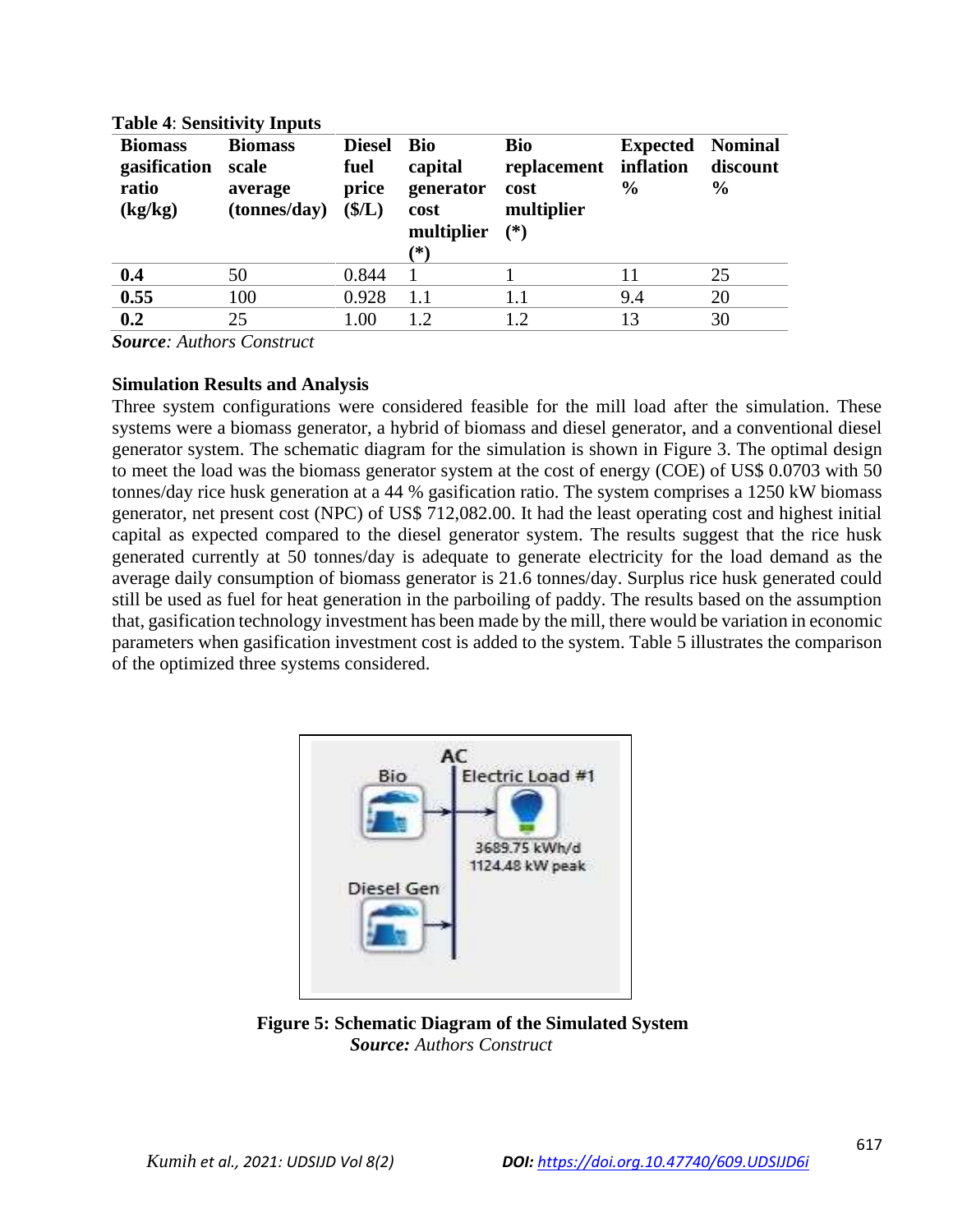|                         |                     | <b>System Configurations</b>           |                             |                                        |                          |  |
|-------------------------|---------------------|----------------------------------------|-----------------------------|----------------------------------------|--------------------------|--|
| S/N                     | Description         | Parameter                              | <b>Biomass</b><br>generator | Hybrid<br>(Biomass $\&$<br>Diesel Gen) | Diesel<br>Generator      |  |
| $\mathbf{1}$            | System              | Biomass generator (kW)                 | 1250                        | 1250                                   |                          |  |
|                         | Architecture        | Diesel Gen Set (kW)                    |                             | 1300                                   | 1300                     |  |
| $\overline{2}$          | <b>Cost Summary</b> | Cost of Energy (COE)<br>(US\$)         | 0.0703                      | 0.0884                                 | 0.290                    |  |
|                         |                     | Net Present Cost (US\$)                | 712,082.00                  | 815,296.00                             | 2.93M                    |  |
|                         |                     | <b>Operating Cost (US\$)</b>           | 36,506.00                   | 36,042.00                              | 365,378.00               |  |
|                         |                     | Initial Capital (US\$)                 | 437,500.00                  | 624,197.00                             | 186,697.00               |  |
| 3                       | Compare             | Present Worth (US\$)                   | 2,222,856.00                | 2,039,642.00                           | $\overline{\phantom{0}}$ |  |
|                         | economics with DG   | Annual worth (US\$/y)                  | 295,528.00                  | 271,170.00                             |                          |  |
|                         | as the base case    | Return on Investment (%)               | 126.1                       | 72.1                                   |                          |  |
|                         | system              | <b>Internal Rate of Return</b><br>(% ) | 134.0                       | 76.7                                   |                          |  |
|                         |                     | Simple Payback (year)                  | 0.75                        | 1.31                                   | $\overline{\phantom{a}}$ |  |
| $\overline{\mathbf{4}}$ | Electrical          | Biomass generator<br>(kWh/yr)          | 1,444,918                   | 1,442,318                              |                          |  |
|                         |                     | DG (kWh/y)                             | $\overline{\phantom{a}}$    | 2600                                   | 1,347,652                |  |
|                         |                     | <b>Excess Electricity</b><br>(kWh/y)   | 98,158                      | 98,158                                 | 892                      |  |
|                         |                     | Unmet load (kWh/y)                     | $\overline{0}$              | $\boldsymbol{0}$                       | $\overline{0}$           |  |
|                         |                     | Capacity shortage (<br>kWh/y           | 409                         | $\overline{0}$                         | $\overline{0}$           |  |
|                         |                     | Renewable Percentage                   | 100                         | 99.8                                   | $\overline{0}$           |  |
| 5                       | Emission (kWh/yr)   | Carbon Dioxide                         | 10,587                      | 12,709                                 | 998,351                  |  |
|                         |                     | Carbon Monoxide                        | 15.8                        | 29.2                                   | 6,293                    |  |
|                         |                     | <b>Unburnt Hydrocarbons</b>            | $\boldsymbol{0}$            | 0.589                                  | 275                      |  |
|                         |                     | Particulate matter                     | $\boldsymbol{0}$            | 5.24                                   | 38.1                     |  |
|                         |                     | <b>Sulfur Dioxide</b>                  | $\boldsymbol{0}$            | 5.24                                   | 2,445                    |  |
|                         |                     | Nitrogen Oxides                        | 9.85                        | 22.25                                  | 5,912                    |  |
| 7                       | <b>Fuel Summary</b> | <b>Total fuel Consumed</b>             | 7877 tonnes                 | 7864 tonnes                            | 381,397L                 |  |
|                         |                     | Average Fuel per day<br>$(\text{day})$ | 21.6 tonnes                 | 21.5 tonnes                            | 1,045 L                  |  |
|                         |                     | Average Fuel per hour<br>(h)           | 0.899 tonnes                | 0.898 tonnes                           | $\mathbf{L}$<br>43.5     |  |

# **Table 5. Comparison of the Three Optimized Systems**

# *Source: Authors Construct*

Furthermore, the hybrid system does not significantly use the diesel generator in the optimized design as rice husk is adequate to generate electricity for the current operating

hours. The DG would augment the deficit of electricity from the 50 tonnes/day of rice husk. It explains why there are the same values for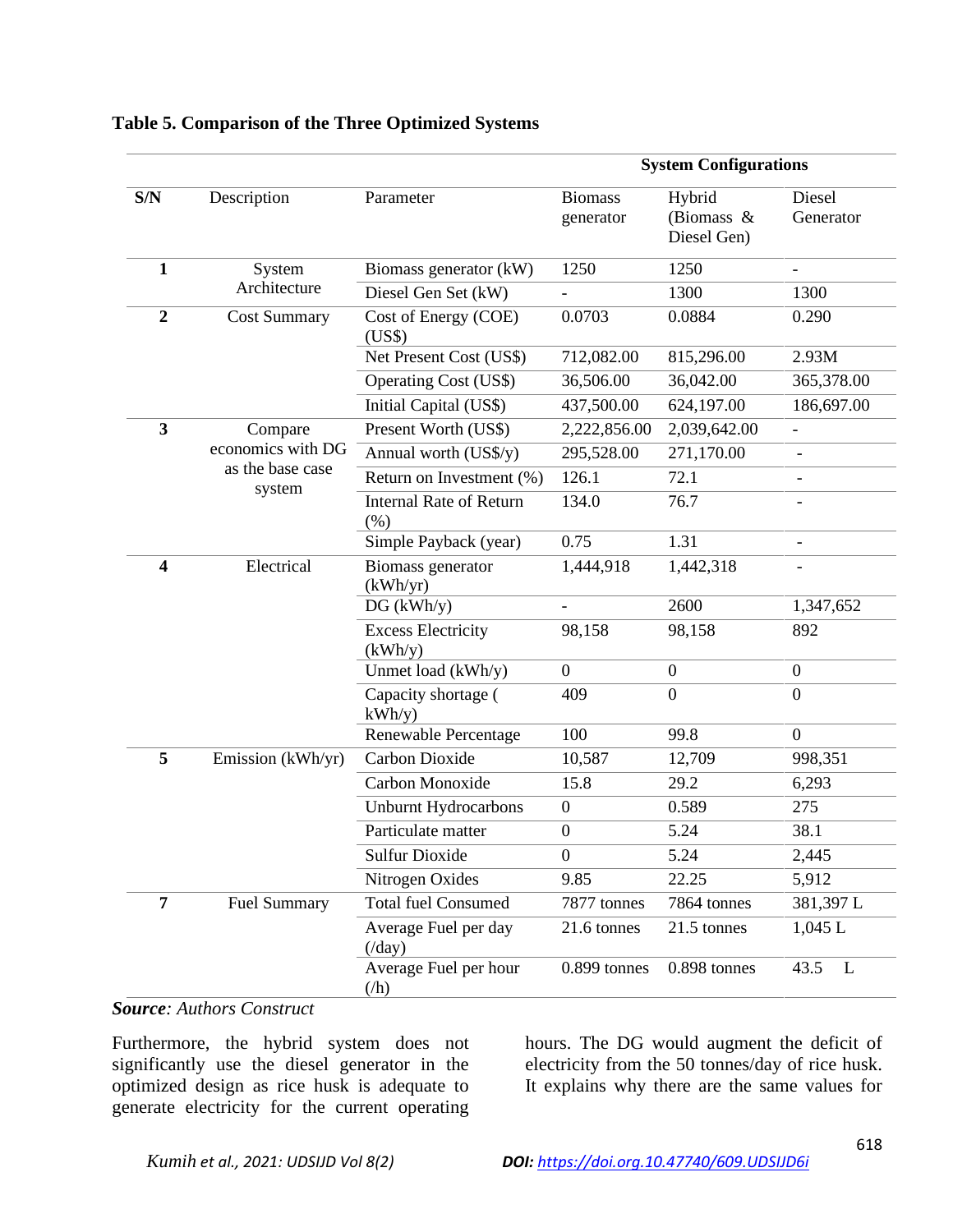both standalone biomass generator and the hybrid system fuel summary information.

## *Emissions*

Greenhouse gas emissions are of growing concern about the use of fossil fuels. Fossil fuel energy conversion systems usually have the least initial capital cost, making it attractive for investment with little consideration of operating and environmental impact. The simulation confirms high quantities of GHG compared to the biomass generator in Table 5. Continual use of DG to meet the rice milling industry's energy needs even threatens rice processing sustainability. Rice production heavily depends on adequate rains at the right time. Climate change that could directly be linked to greenhouse emissions threatens rainfall patterns resulting in floods and droughts. The quantification of emissions from industries is necessary to develop appropriate policies to keep temperatures within the 1.5 ℃ climate goal (IRENA, 2020b).

## *Sensitivity Analysis*

The sensitivity analysis was employed in the study to determine the behavior of the system under the uncertainty of different parameters of the optimal system. Table 4 lists the sensitivity inputs for various parameters. In the sensitivity analysis, the impact of price variability in diesel, nominal discount rate, inflation rate, increased rice husk generated and gasification ratio on cost of energy and total net present cost were considered. As these parameters increased or decreased, researchers observed that there was a corresponding variation in NPC and COE of the system under consideration. Figure 6 to 10 illustrates the sensitivity on COE and TNPC of the system.



**Figure 6**: **Variation of Diesel Fuel Price on COE and TNPC** *Source: Authors Construct*



**Figure 7**: **Variation of Nominal Discount rate on COE and TNPC** *Source: Authors Construct*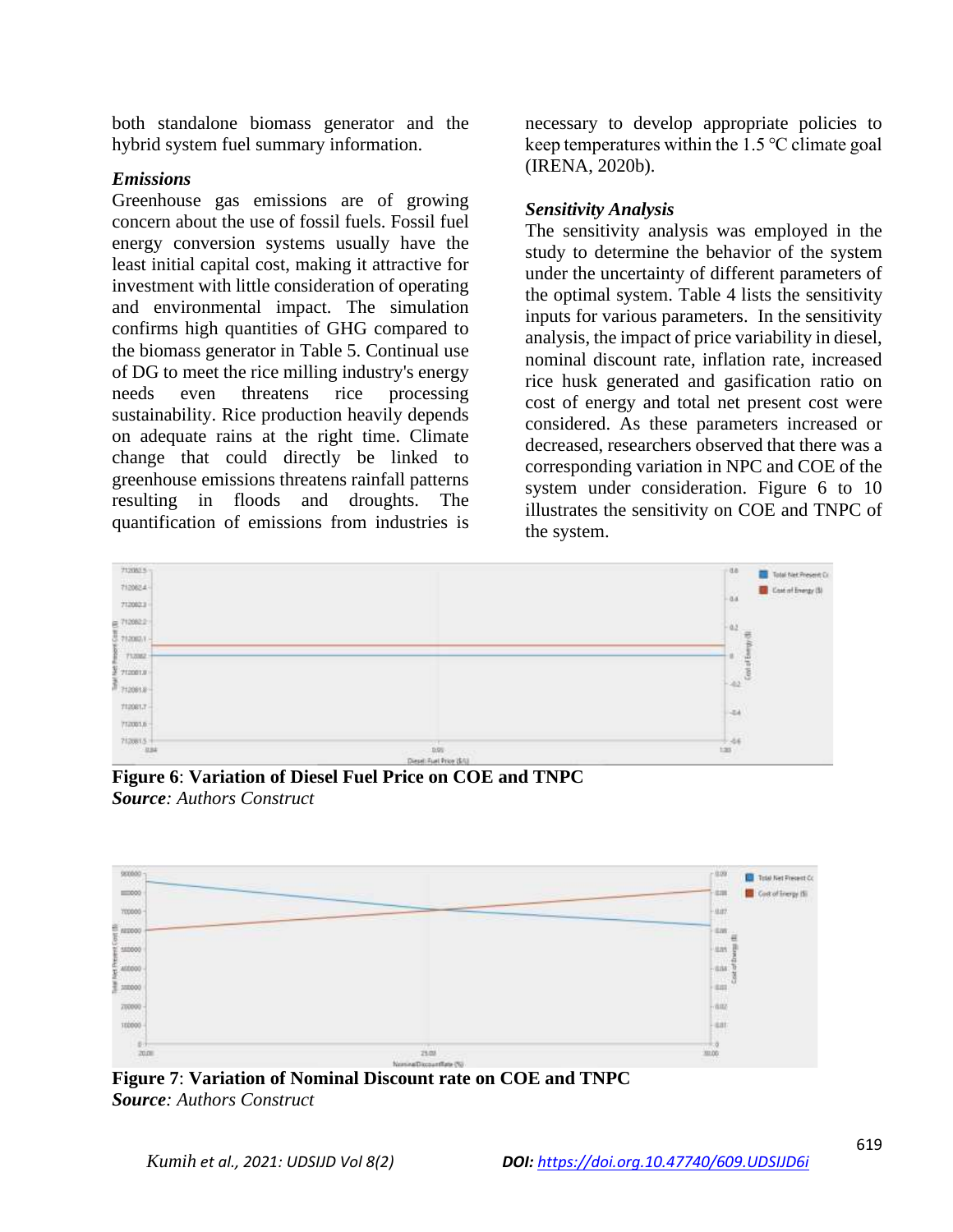

**Figure 8**: **Variation of Inflation Rate on COE and TNPC** *Source: Authors Construct*



**Figure 9**: **Variation of Rice Husk Generated on COE and TNPC** *Source: Authors Construct*



**Figure 10**. **Variation of Gasification Ratio on COE and TNPC** *Source: Authors Construct*

# **Conclusion and Recommendations**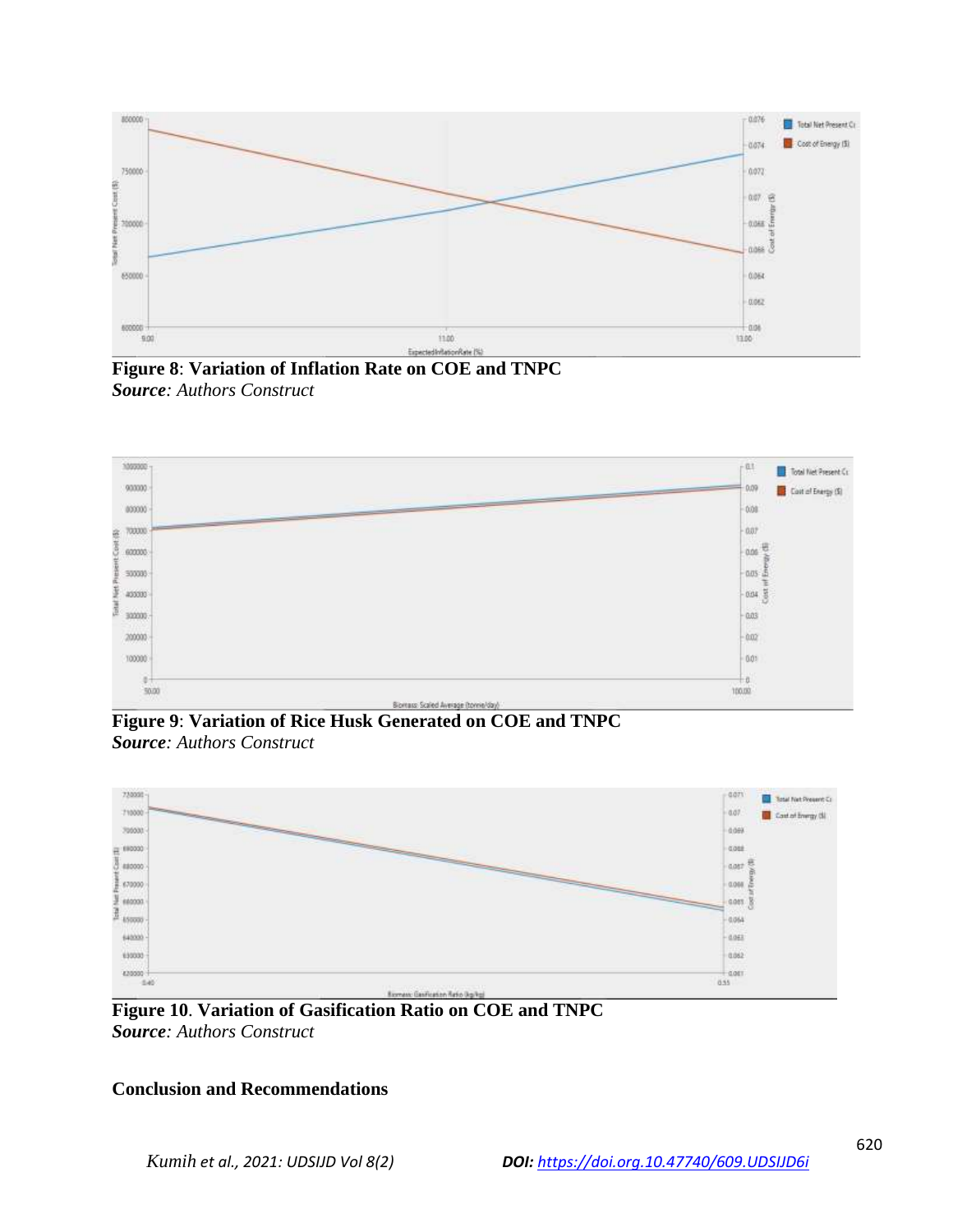The study suggests that a biomass system that comprises a 1250 kW biogas generator is the optimal design for converting rice husk to electricity for the rice mill. The system is technically feasible and economically viable for the Avnash rice mill. Its COE (US\$ 0.0703kWh) looks competitive with electricity from the national grid of US\$ 0.190kWh without consideration of the cost of investment and operation of the gasification system. The addition of cost of investment and operation of the gasification system is expected to increase the COE of the system. It should be considered by stakeholders in decision-making. The average daily consumption of the biomass system is less than the assumed daily generation of rice husk, which suggests that the system would be sustainable. However, the exact daily and monthly rice husk generation would be required to ascertain this assertion, which requires further detailed studies. Sensitivity analysis performed to assess the system behavior also suggests that suitable economic conditions and subsidies by the government in the form of tax waivers or reduced interest on loans would make the technology competitive. The potential of the technology is enormous with exploration for rural/off-grid electrification and the opportunity to manage biodegradable waste in cities and its associated challenges while generating electricity for use. The adequate power supply would increase production hours at the mill. It will also impact the Ghana School Feeding Programme (GSFP) and Planting for Food and Jobs initiatives of the government.

Therefore, the following policy recommendations emanated from the study:

> • The research which focused on renewable energy technologies should be given priority by the Government of Ghana in the various institutions to enhance the scientific and technological advancement in the country if the 10% renewable energy mix is to be achieved.

• To achieve SDG 7, the Government of Ghana should enact laws and formulate policies that would encourage both the public and private sectors to embrace sustainable practices.

Diesel generators seem attractive considering the low initial capital investment; however, operation and maintenance costs are high, with negative environmental impacts. Dwindling fossil fuel reserves and dependence on producing countries' political stability has resulted in a rapid increase in prices, threatening its sustainability.

# **Acknowledgements**

We are grateful for the immeasurable support and extend our endless thankfulness to all those who have assisted in the study, especially the staff of Avnash company Limited and the School of Engineering – University for Development Studies.

# **References**

- Abedin, R., & Das, H. S. (2014). *Electricity from Rice Husk : A Potential Way to Electrify Rural Bangladesh*. *4*(3).
- Acheampong, M., Yu, Q., Ertem, F. C., Coalition, N. E., & Enomah, L. D. (2019). *Is Ghana Ready to Attain Sustainable Development Goal ( SDG ) Number 7 ?— A Comprehensive Assessment of Its Renewable Energy Potential and Pitfalls*. *7*. https://doi.org/10.3390/en12030408
- Ahlgren, M. M. B. K. S. W. A. D. E. O. (2008). A techno-economic assessment of rice husk-based power generation in the Mekong River Delta of Vietnam. *International Journal of Energy Research*.
- Ame-Oko, A. ., Adegboye, B. A. ., & Tsado, J. (2018). Analytical method to determine the potential of using rice husk for off grid electricity and heat generation. *Nigerian Journal of Technology*, *37*(1), 222.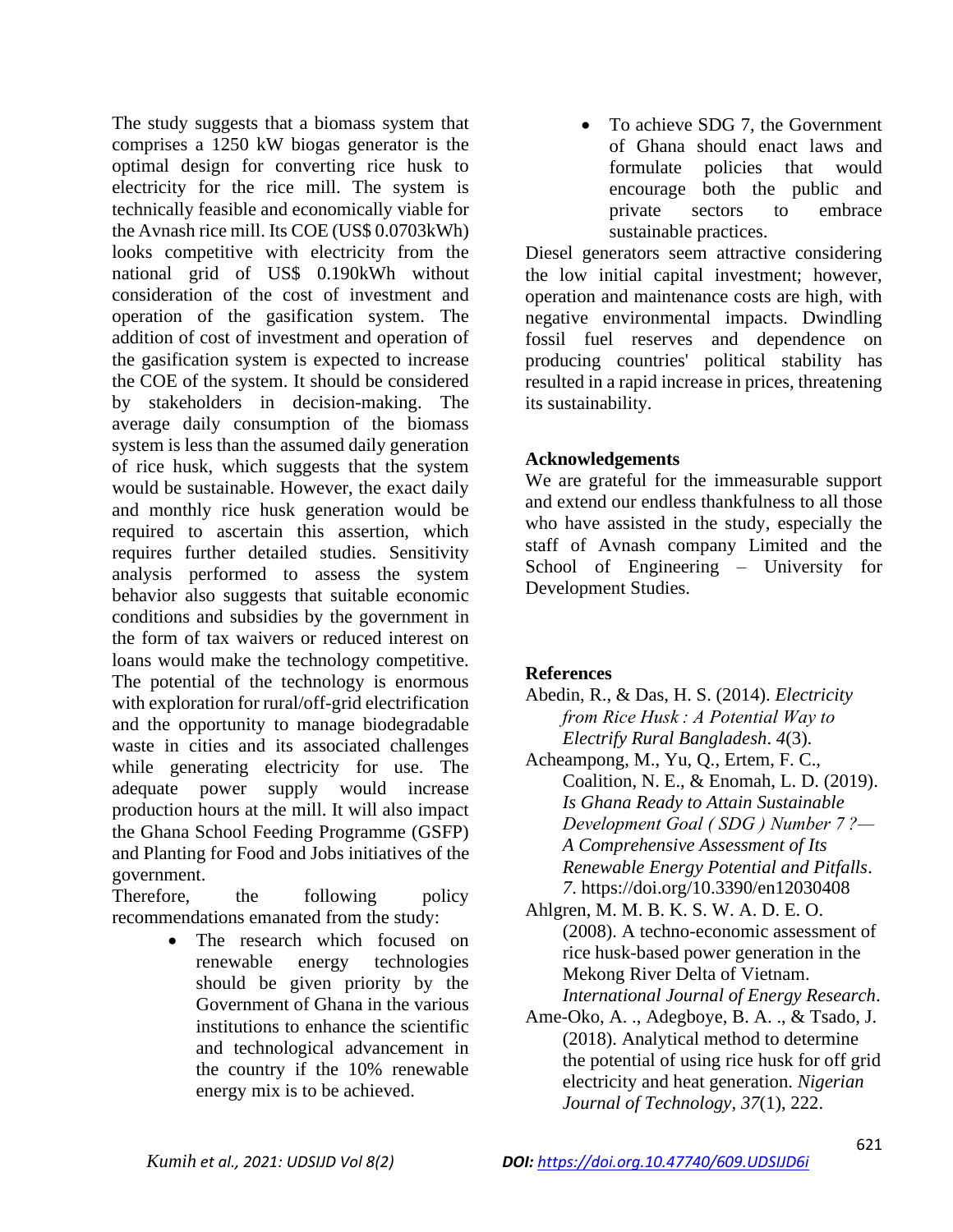https://doi.org/10.4314/njt.v37i1.29

- Boafo;, Y. A., Ziem;, R., & Alhassan, A. (2016). Compound farming system in semi-arid Ghana: a socio-ecological production landscape in decline. In *Socioecological production landscapes and seascapes (SEPLS) in Africa* (Issue August).
	- https://www.statsghana.gov.gh/gssmain/st orage/img/marqueeupdater/CPI\_AUGUS T\_2020\_release.pdf
- EIA. (2019). *International Energy Outlook 2019 with projections to 2050*.
- ETA-Florence. (2015). *Rice husk gasifiers for cost competitive rural electrification – a study in Ghana*. BE\_sustainable.
- Global Petrol Prices. (2020). *Ghana gasoline prices, 28-Sep-2020 GlobalPetrolPrices.com*. https://www.globalpetrolprices.com/Ghan a/gasoline\_prices/
- GSS. (2020). *Press Release - Consumer Price Index and Inflation*.
- IRENA. (2012a). A International Renewable Energy Agency Renewable Energy Technologies: Cost Analysis Series, Biomass for Power Generation. *International Renewable Energy Agency*, *1*(1), 1–20.
- IRENA. (2012b). *Power Generation Biomass for Wind Power*. *June*.
- IRENA. (2014). *Supply and Demand Projections* (Issue September).
- IRENA. (2020a). Global Renewables Outlook: Energy transformation 2050. In *International Renewable Energy Agency*. https://www.irena.org/publications/2020/ Apr/Global-Renewables-Outlook-2020
- IRENA. (2020b). *Reaching zero with renewables: Eliminating CO2 emissions from industry and transport in line with the 1.5<sup>0</sup>C climate goal*. 216. https://www.irena.org/publications/2020/S ep/Reaching-Zero-with-Renewables
- Islam, M. S., Akhter, R., & Rahman, M. A. (2018). A thorough investigation on

hybrid application of biomass gasifier and PV resources to meet energy needs for a northern rural off-grid region of Bangladesh: A potential solution to replicate in rural off-grid areas or not? *Energy*, *145*, 338–355. https://doi.org/10.1016/j.energy.2017.12.1

25 Jakpa, A., Issahaku;, M., & Ali, S. (2016).

- Physical properties and pyrolysis characteristics of rice husks in different atmosphere. *Results in Physics*, *6*(September), 866–868. https://doi.org/10.1016/j.rinp.2016.09.011
- Kirsanovs, V., Žandeckis, A., & Rochas, C. (2016). *Biomass gasification thermodynamic model including tar and char*. *14*(4), 1321–1331.
- Mhilu, C. F. (2014). Analysis of Energy Characteristics of Rice and Coffee Husks Blends. *ISRN Chemical Engineering*, *2014*, 1–6.

```
https://doi.org/10.1155/2014/196103
Mohiuddin, Obaidullah;, Mohiuddin, A.,
```
- Obaidullah, M., Ahmed, H., & Asumadu-Sarkodie, S. (2016). Electricity production potential and social benefits from rice husk, a case study in Pakistan. *Cogent Engineering*, *3*(1). https://doi.org/10.1080/23311916.2016.11 77156
- Mohiuddin, Obaidullah, Mohiuddin, A., Obaidullah, M., & Asumadu-sarkodie, S. (2016). from rice husk , a case study in Pakistan Electricity production potential and social benefits from rice husk , a case study in Pakistan. *Cogent Engineering*, *15*(1).

https://doi.org/10.1080/23311916.2016.11 77156

Mubarick, I., Sandow, S. A., Addo, E. K., & Abdul-Fatawu, S. Y. (2020). Meeting the electricity demand with a decentralized autonomous solar PV system using HOMER PRO . A Case Study of Abdul-Fatawu SeiniYussif. *International*